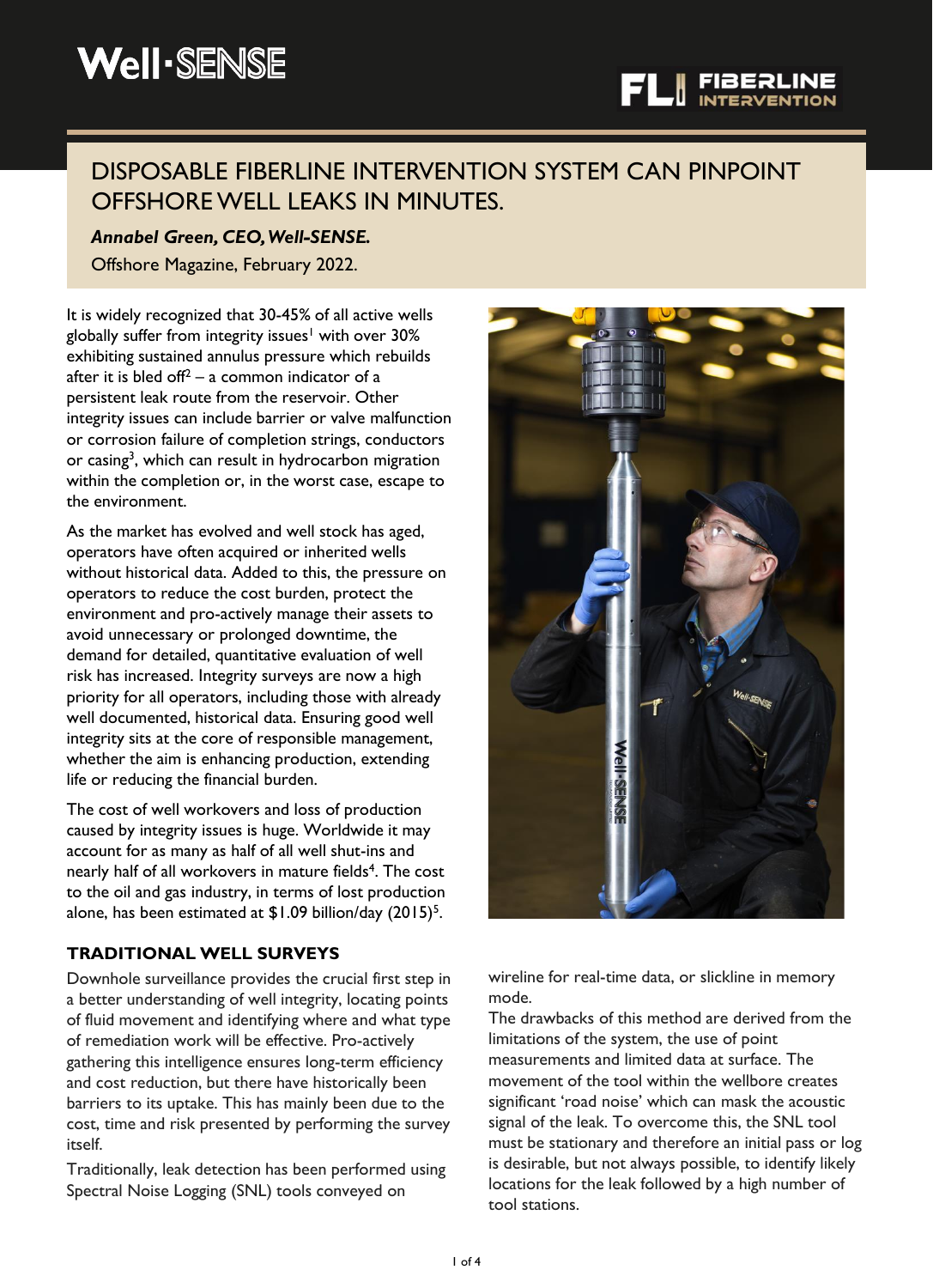When deployed on slickline in memory mode, the leak detection is performed blind with data only recovered when the tool is retrieved. Even when deployed on wireline, only a fraction of the acoustic signal can be transmitted via the copper wires.

The result is long survey times and limited ability to ensure that the leak location has been detected prior to rigging down.

In terms of timescales, this dedicated wireline intervention program involves 3-6 hours to rig up at the wellsite; between 18-48 hours to perform the survey; 3-6 hours for rig down and demobilization; and over a week for full interpretation of the data.

More recently, leak detection surveys have been performed with fiber-enabled slickline<sup>6</sup>. These systems use a fiber-in-metal-tube (FIMT) system whereby the optical fibers are encapsulated within a 1/8-in. metal tube that can be deployed as slickline or within a coiled tubing system.

Using both single mode and multi-mode fibers for distributed temperature sensing (DTS) and distributed acoustic sensing (DAS), the entire wellbore can be logged simultaneously with the FIMT static in the wellbore. This solution requires similar surface equipment as wireline to deploy, with similar associated timescales, but enables the leak detection survey to be completed more quickly. Fiber also provides integrity information over greater depths and as a function of time, to detect direction, velocity and periodic issues.

Further to this, the data is collected at surface and available for immediate analysis while the FIMT is still in the well. FIMT does not provide the same acoustic sensitivity as contemporary spectral noise logs and requires capital investment in a specialist cable, so while is has proven effective in many applications, uptake to date has been limited.

## **BARE FIBRE ADVANTAGES**

Overcoming the limitations of wireline logging and FIMT surveys is possible using a disposable 'FiberLine Intervention' (FLI) system. FLI was introduced by UKheadquartered company Well-SENSE in 2016 and has been commercially deployed around the world with success, in a range of survey applications and well types. The system provides all the advantages of distributed fiber-optic sensing, but with higher acoustic and thermal sensitivity, leading to a higher-quality image and more detailed insights into the well and surrounding environment. This quality data is combined with improved simplicity, time, cost and space savings when compared to wireline or FIMT techniques.

The technology is a complete intervention and surveying system, requiring no additional well control or wireline equipment. This reduces the wellsite rig-up footprint by 95% and the time to rig up by 50%. Surveys are performed by a single engineer offline, allowing other operations to continue as planned.

Uniquely, the system deploys bare fiber into the well from a small, weighted probe, both of which are disposable at the end of the survey. With very little surface hardware, offshore rig-up and deployment to depth is often complete in under two hours. Coupled with the efficiency of a distributed fiber-optic sensing survey, the time savings mean that multiple wells can be surveyed within days. Batch surveys provide valuable insights at a greatly reduced cost, ahead of planned interventions, allowing operators to precisely plan and optimize their campaigns.



## **A CLOSER LOOK AT THE TECHNOLOGY**

FiberLine Intervention is a standalone system comprising a single use fiber deployment probe, pressure-controlled release assembly, hand pump and fiber-optic data acquisition system. The probe is available in 1,625-in., 2.00-in. or 2.75-in. OD versions and may be configured with one or more spools of bare optical fiber, up to 25,000 ft (7,620 m) in length. Both single-mode or multimode fiber can be accommodated with the most common probe configurations, using both for simultaneous DAS and DTS acquisition. Weighing less than 16 lb (7.2kg) and measuring up to 5 ft (1.5 m) in length, the probe is lightweight and easily handled around the wellsite, with a single engineer able to run the entire operation. The complete loadout including pressure control equipment (PCE) can be packed in a half height eightfoot container, saving deck space.

Unlike conventional intervention services, FLI does not feed cable into the well. Instead, the fibers are held at a pre-determined point at the top of the PCE and, as the probe free-falls into the well, the bare fibers are paid out behind, adhering to the wall of the wellbore for continuous, real-time, depth-specific logging. The probe can also be pumped into the well to access highly deviated and horizontal wellbores.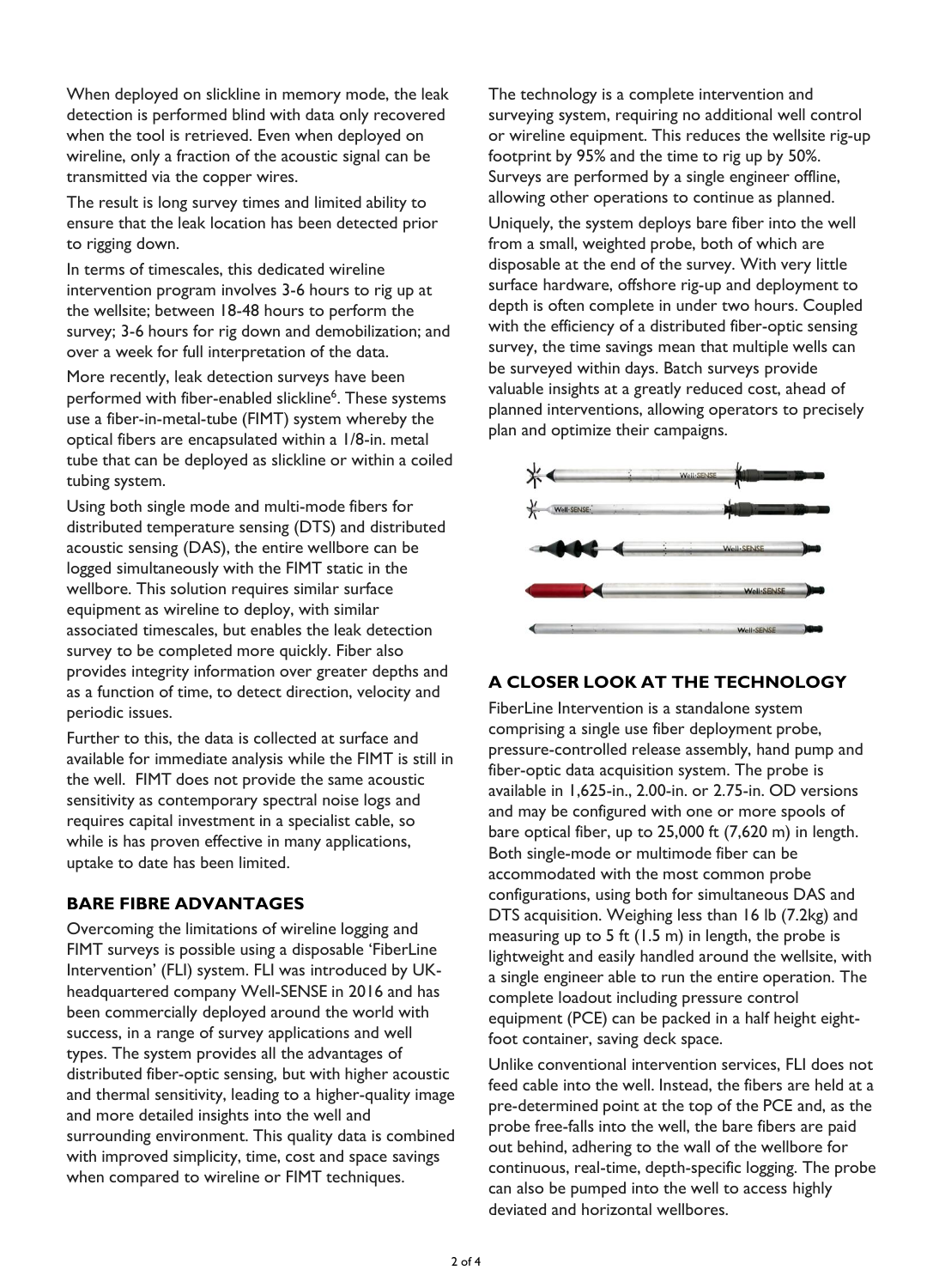#### **OFFSHORE CASE STUDY**

The FiberLine Intervention system was recently selected by a leading international operator to investigate sustained annulus pressure in an offshore well. Located in the North Sea, the well had been in production since 1982 before being released for abandonment in 2019. In preparation for abandonment, a deep-set plug was set around 9,000 ft before cutting the tubing above this to circulate liquids into the well. Fluid returns could not be established and a shallow set plug was deployed. Following preabandonment operations, the operator had observed pressure in the A-annulus building-up from 0 psi to 1,070 psi and it was suspected that the gas lift valve below the deep-set plug had been washed out. However, upon opening the well, a pressure of 943 psi was observed in the tubing, indicating either a shallow leak path or failure of the shallow set plug.

The objective for FLI was to determine the leak point to enable barriers to be re-established, by monitoring the real-time DAS and DTS profiles, while the Bannulus pressure was being bled down.

Fluid and gas movement will generate sound energy, with high frequencies attenuated more quickly than low frequencies. The change in frequency indicates

the depth origin of the leak in relative distance from the fiber sensor. Fluid or gas movement can also cause localized changes in temperature which can be used to identify the leak point, both in terms of depth but also in terms of entry and exit points. A tubing leak, for example, could generate a change in localized temperature next to the fiber, but an annulus leak may not, as there is a physical barrier between them, so this information can determine the point of origin.

Two disposable distributed acoustic and temperature sensing fibers were deployed into the well via a 2<sup>3</sup>/<sub>4</sub>-in. diameter probe to a total depth of 8,850 ft. The probe reached total depth 16 minutes after being launched at surface and the gas/liquid interface was identified at 3,900 ft by a change in the descent velocity of the probe and verified with the acoustic coupling signature. Once the ambient acoustics from deployment had diminished, then baseline DAS and DTS logs were taken as a reference point. Next the leak was induced using differential pressure, by bleeding off from the Bannulus valve. The leak detection activity was completed 25 minutes later having captured fluid movement from a source at the top of the 7-5/8-in. liner, moving both up the well towards a side pocket mandrel, and down to a milled window.

| <b>Event</b>                                    | Time            | <b>Duration (mins)</b> |
|-------------------------------------------------|-----------------|------------------------|
| <b>FLI launch</b>                               | 01:57           |                        |
| FLI reaches total depth                         | 02:13           | 16                     |
| Baseline logging/ well settling                 | $02:13 - 03:17$ | 64                     |
| Bleed down of B-annulus                         | $03:17 - 05:05$ | 108                    |
| Shut-in B-annulus and monitor pressure build up | $05:05 - 10:22$ | 317                    |
| Venting of B-annulus                            | $10:22 - 13:48$ | 206                    |
| Close in well and stop logging                  | 13:48           |                        |

20

 $\Omega$ 

 $-20$ 

 $-40$ 

 $-60$ 

 $-80$ 

*Table 1: Timeline sequence of FLI leak detection*



Figure 1 opposite shows the baseline acoustic log and the effect of opening the B-annulus valve over the following 10 minutes. There is an obvious and almost immediate acoustic event starting at a depth of 7,960ft, with downward progressing flow over time.

*Figure 1 – DAS well log illustrating bleed down of B-annulus.*